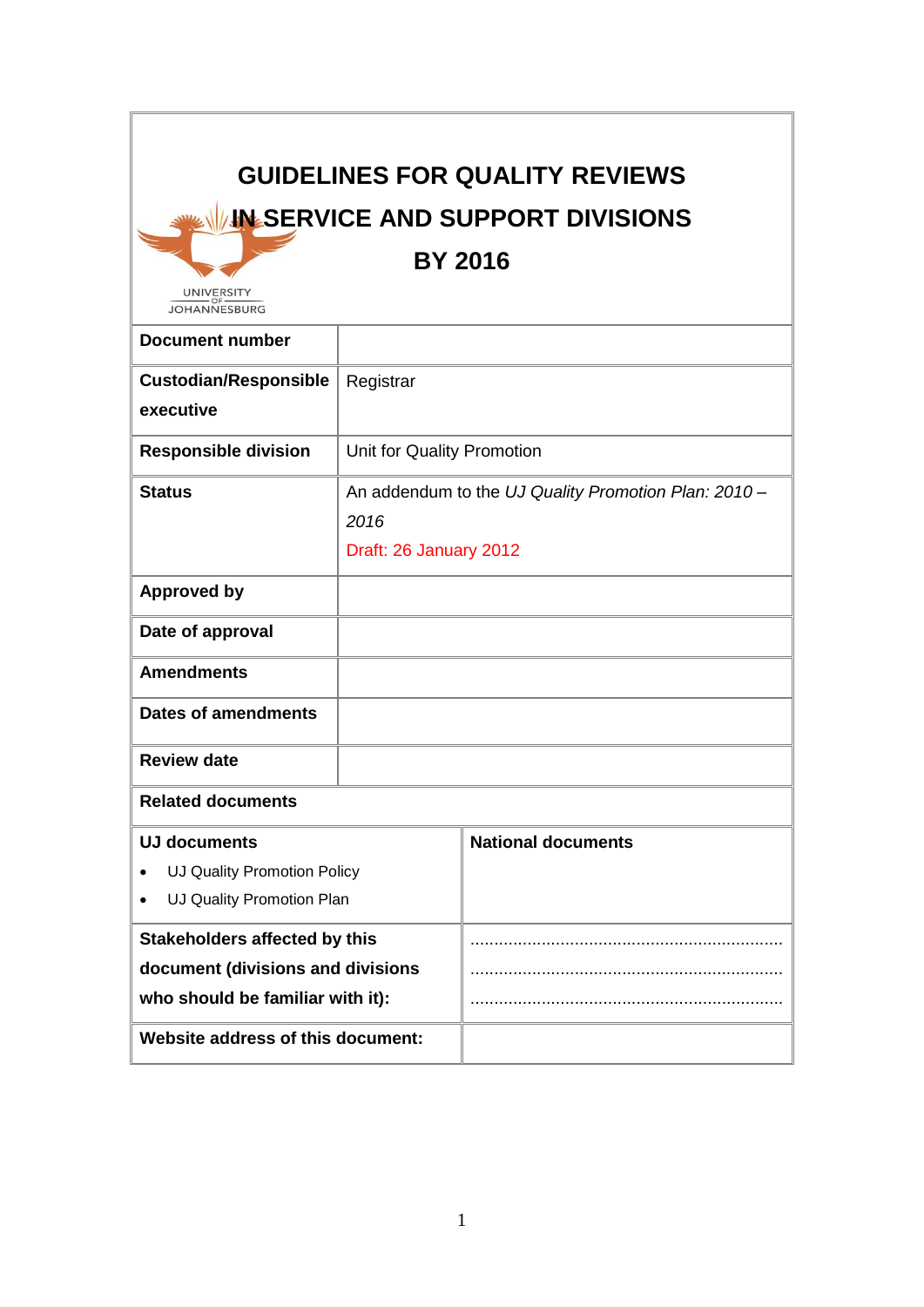# **List of Contents**

| <b>NUMBER</b> | <b>CONTENTS</b>                           | <b>PAGE</b> |
|---------------|-------------------------------------------|-------------|
| 1.            | Rationale and purpose                     | 3           |
| 2.            | Interpretation                            | 3           |
| 3.            | Definition of quality review              | 3           |
| 4.            | Quality reviews up to 2016: Guidelines    | 4           |
|               | Annexure A: Proposed schedule for reviews | 5           |
|               |                                           |             |
|               |                                           |             |
|               |                                           |             |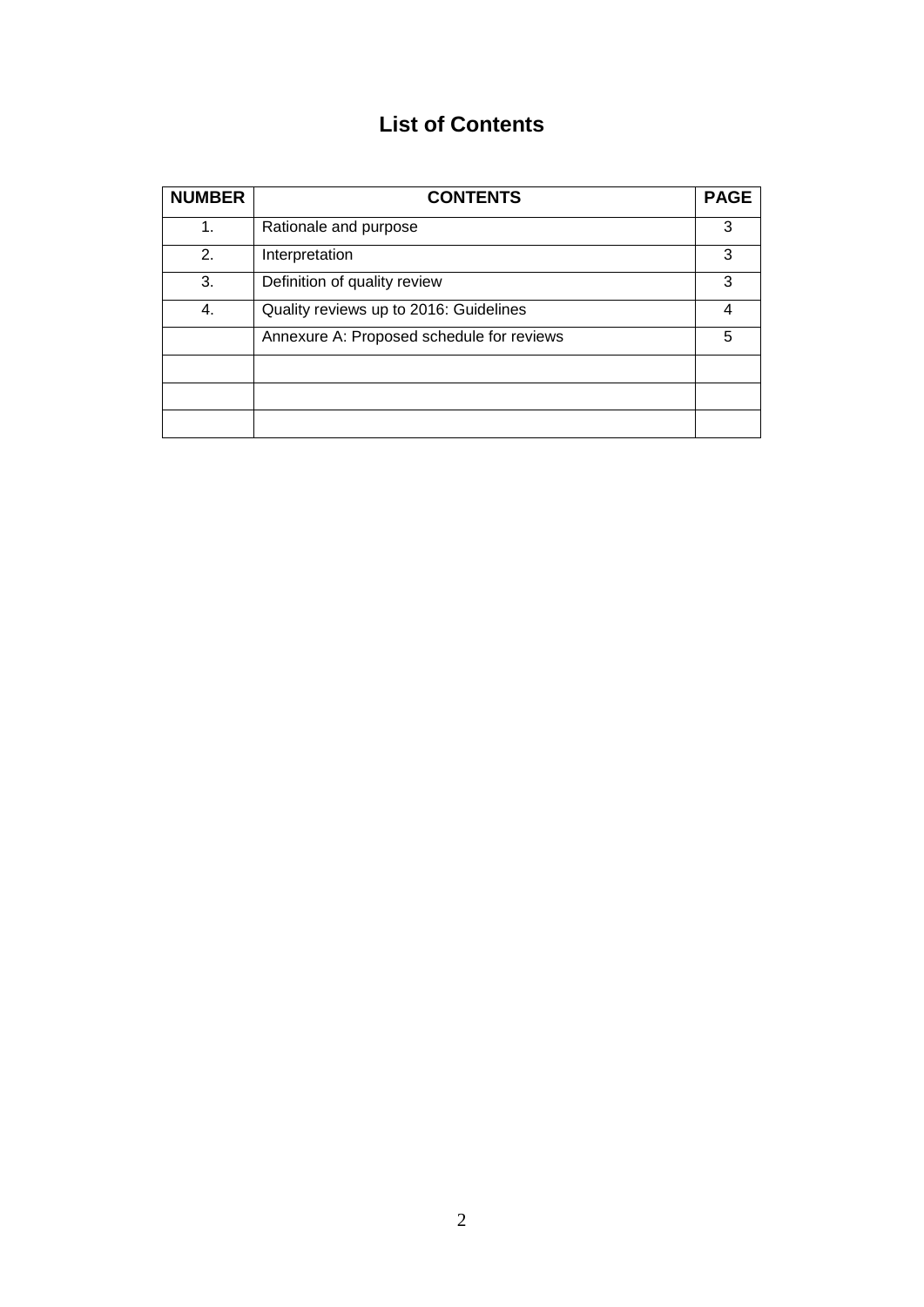# **GUIDELINES FOR QUALITY REVIEWS IN SERVICE AND SUPPORT DIVISIONS BY 2016**

#### **1. RATIONALE AND PURPOSE**

According to the *UJ Quality Promotion Policy*, quality promotion is an ongoing process aimed at continuous improvement of the University's core functions and the support thereof. This implies that faculties, as well as academic development, service and support divisions are responsible for the continuous improvement of their own activities and functions. Continuous improvement is based on the quality improvement cycle, namely planning, implementation, evaluation and improvement.

The *UJ Quality Promotion Plan: 2010 – 2016* attempts to align the quality promotion activities throughout the institution.

The purpose of this document is to develop a set of guidelines that:

- (i) Provide guidelines to divisions on quality reviews up to 2015 as an addendum to the existing *UJ Quality Promotion Plan: 2010 – 2016*.
- (ii) Provisionally schedule the reviews in different divisions, subject to negotiations with these divisions.

#### **2. INTERPRETATION**

The following quality review-related processes in the UJ have to be aligned with national requirements:

#### **2.1 UJ requirements**

UJ requirements are addressed in the *UJ Quality Promotion Policy and the UJ Quality Promotion Plan: 2010 – 2016.*

#### **2.2 National requirements**

National processes and requirements could apply to various divisions. Accreditation by professional councils or regulatory bodies is subject to site visits by the relevant professional council/ regulatory body. In preparation for these site visits, divisions usually conduct a self-evaluation by applying the relevant body's criteria.

#### **2.3 Internal audits**

In some support divisions an internal audit may be considered. This would entail a less formal approach in which criteria could be further customized to accommodate specific needs. The peer review panel could in those cases be comprised of members internal to the division/UJ as applicable. Units/divisions should discuss this possibility with their line managers and the Unit for Quality Promotion. If an internal audit is conducted, a report must be submitted to the SQC not later than February 2016.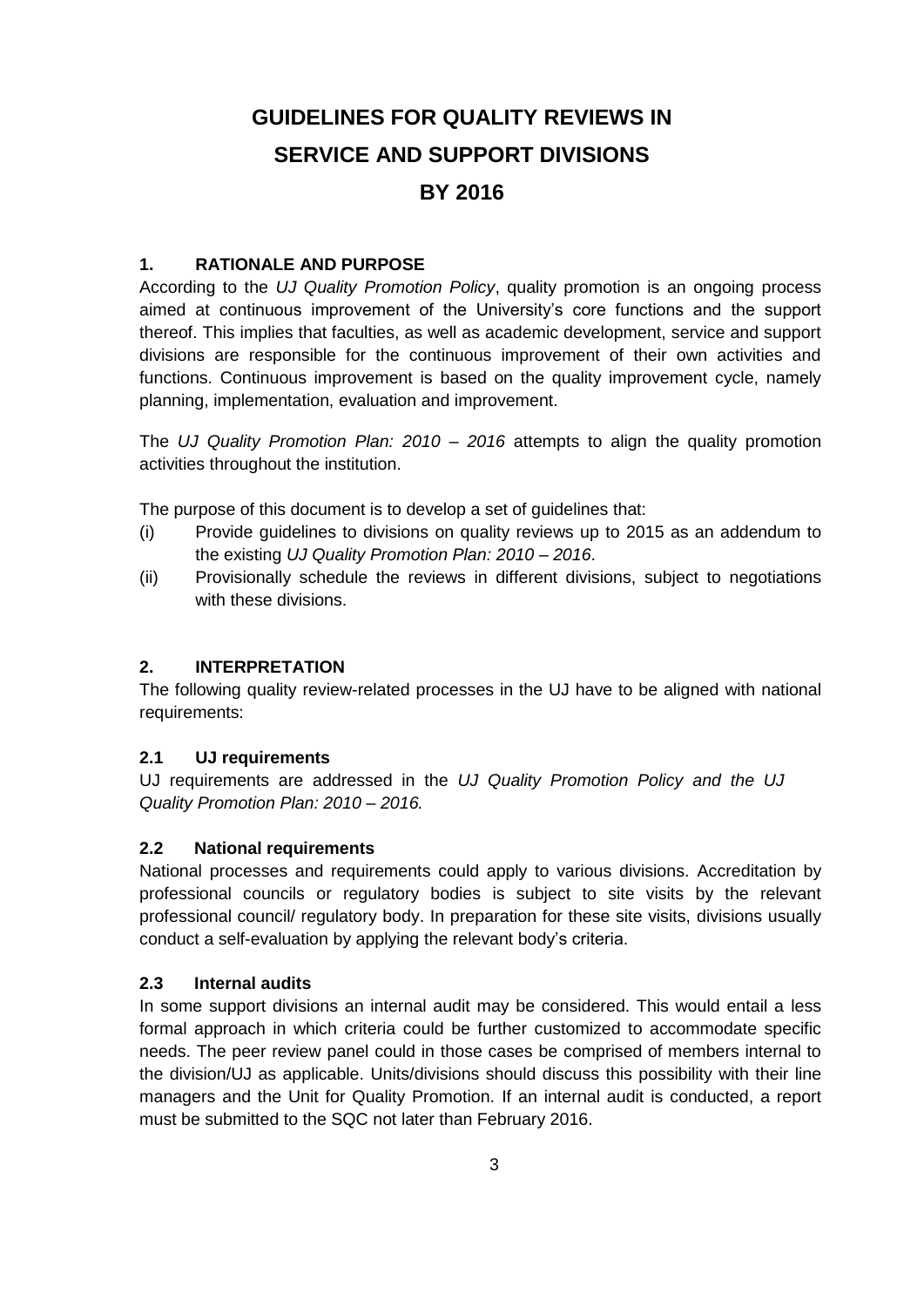# **3. DEFINITION OF QUALITY REVIEW**

Formal quality reviews consist of an evidence-based self-evaluation report and a formal peer review. The criteria to be applied are selected from the adapted HEQC criteria. If applicable, self-evaluations should also apply relevant criteria to comply with the requirements of professional/regulatory bodies.

# **4. QUALITY REVIEWS UP TO 2016: GUIDELINES**

## **4.1 Scope of the reviews**

All academic development, service and support divisions (or individual sub-divisions) should be reviewed by 2016.

## **4.2 Purpose of the reviews**

The main purpose of all the reviews is to improve the quality of service delivery in academic development, service and support departments with the view to improve support to the core functions of the university (teaching and learning, research and community engagement). These reviews are conducted parallel to the reviews of programmes, modules and academic departments (see *Guidelines for Programme Reviews by 2015*).

#### **4.3 Criteria for the reviews**

The criteria to be applied should be selected from the adapted HEQC criteria. Relevant criteria to comply with professional councils' requirements should be included as applicable.

The division may apply additional division-specific criteria.

#### **4.4 Schedule for Quality Reviews in academic development, service and support divisions**

In the proposed schedule, divisions with a perceived direct impact on the core functions of the university (teaching and learning, research and community engagement) are scheduled to undergo the quality review first. Other divisions will be reviewed later during the proposed time frame. The spread of reviews is also influenced by the fact that the next round of institutional quality audits will focus specifically on teaching and learning.

See the proposed schedule for quality reviews in Annexure A.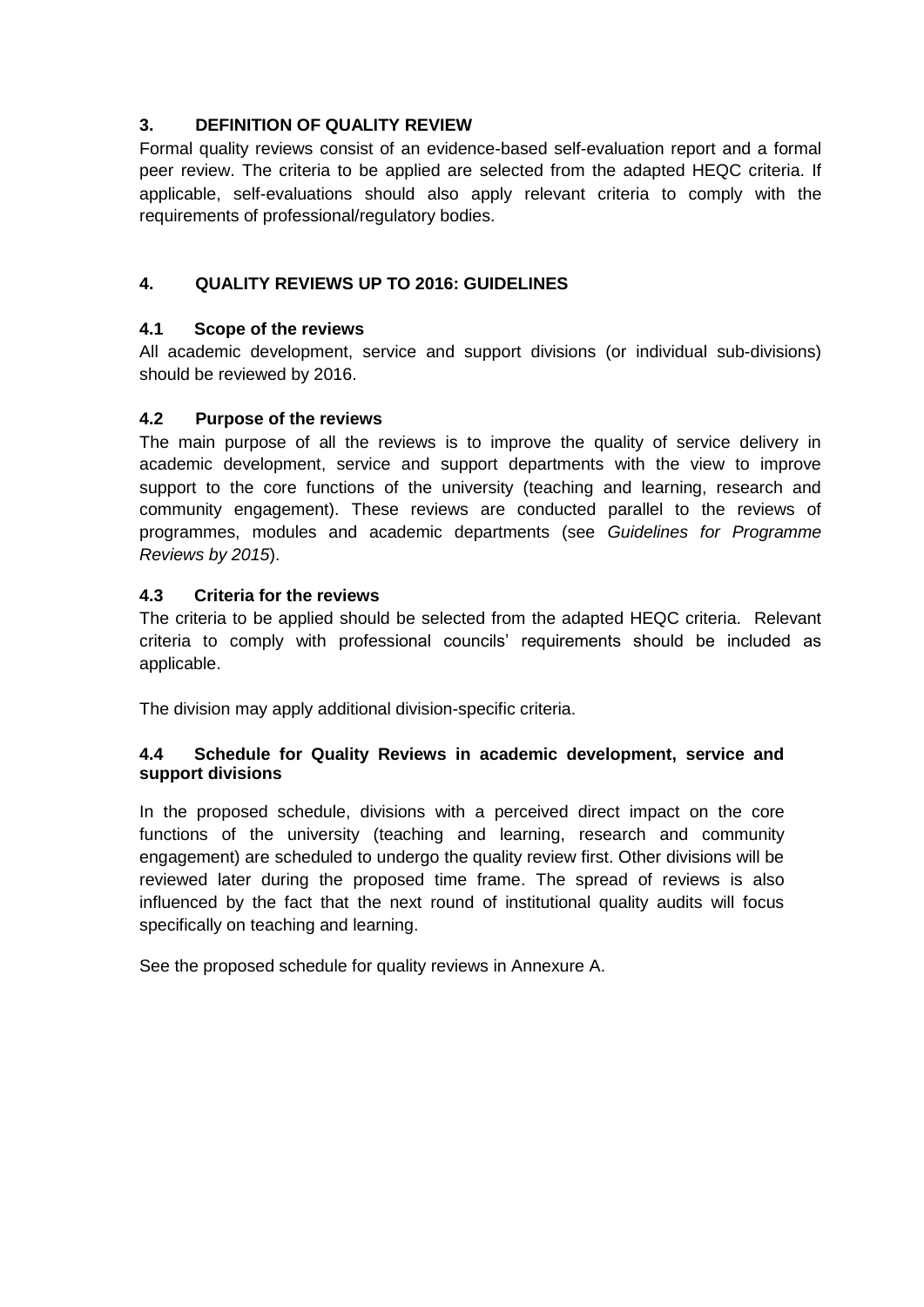# **ANNEXURE A**

# **PROPOSED SCHEDULE FOR THE QUALITY REVIEWS**

# **OF SERVICE AND SUPPORT DIVISIONS AT UJ**

| <b>Division</b>             |                                         | <b>Units</b>                        | <b>Status</b> | <b>Proposed</b>   |
|-----------------------------|-----------------------------------------|-------------------------------------|---------------|-------------------|
|                             |                                         |                                     |               | Date of           |
|                             |                                         |                                     |               | <b>Review</b>     |
|                             |                                         |                                     |               | <b>Initiation</b> |
| Operations                  | <b>Campus Management</b>                |                                     |               | 2014              |
|                             | <b>Protection Services</b>              |                                     |               | 2013              |
|                             |                                         | <b>Property Management Services</b> | Internal      | 2016              |
|                             | <b>Occupational Safety</b>              |                                     |               | 2014              |
|                             | <b>Technical Services</b>               |                                     |               | 2015              |
|                             | <b>Environmental and Transportation</b> |                                     |               | 2013              |
|                             | <b>Services</b>                         |                                     |               |                   |
| <b>HR</b>                   | <b>Business Partnering and</b>          |                                     |               | 2012              |
|                             | Resourcing                              |                                     |               |                   |
|                             | <b>Employee Relations</b>               |                                     |               | 2014              |
|                             |                                         | <b>Organisational Development</b>   |               | 2014              |
|                             | <b>Shared Services</b>                  |                                     |               | 2015              |
| Institutional               |                                         | Marketing and Brand Management      | Internal      | 2016              |
| Advancement                 | <b>Student Marketing</b>                |                                     | In progress   |                   |
|                             | Strategic                               | Alumni                              |               | 2013              |
|                             | Partnerships                            | Development                         |               | 2014              |
|                             |                                         | Community                           |               | 2015              |
|                             |                                         | Engagement                          |               |                   |
|                             |                                         | Arts and Culture                    |               | 2016              |
|                             | Corporate Communication                 |                                     | Internal      | 2016              |
| Commercialisation           |                                         |                                     |               | 2014              |
| and Technology              |                                         |                                     |               |                   |
| <b>Transfer</b>             |                                         |                                     |               |                   |
| <b>Institutional Office</b> |                                         |                                     |               | 2013              |
| for HIV and AIDS            |                                         |                                     |               |                   |
| Language Unit               |                                         |                                     |               | 2015              |
| <b>Campus Health</b>        |                                         |                                     |               | 2014              |
| <b>Services</b>             |                                         |                                     |               |                   |
| Occupational                |                                         |                                     | In progress   | 2012              |
| Health                      |                                         |                                     |               |                   |
| Financial                   | <b>Budget and Project Management</b>    |                                     | Completed     | 2010              |
| Governance                  | Financial Planning, Cash                |                                     |               | 2014              |
|                             | <b>Management and Reporting</b>         |                                     |               |                   |
|                             | <b>Strategic Financial Projects and</b> |                                     |               | 2014              |
|                             | <b>Sundry Debts</b>                     |                                     |               |                   |
|                             | <b>Student Finances/ Revenue</b>        |                                     | Completed     | 2009              |
| Information and             |                                         |                                     |               | 2014              |
| Communication               |                                         |                                     |               |                   |
| <b>Systems</b>              |                                         |                                     |               |                   |
| Library and                 |                                         |                                     | Completed     | 2008              |